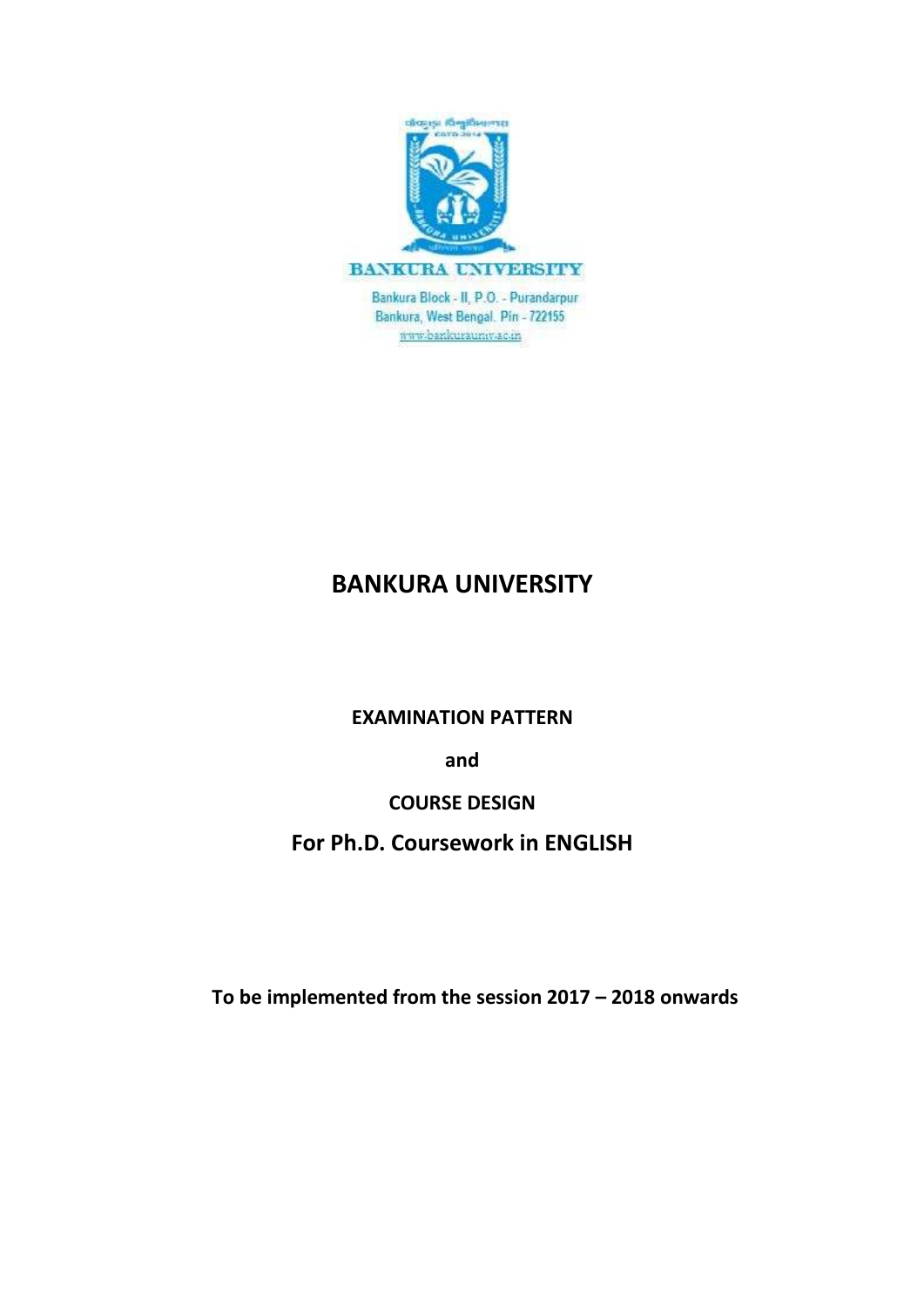# **Ph. D. Coursework guidelines**

- As per Bankura University Regulations Relating To Doctoral (Ph.D.) Degree 2017, after admission to PhD, a research scholar shall be required to undertake coursework for a minimum period of one semester. All candidates admitted to the Ph.D. programme shall be required to complete the coursework prescribed by the Department during the initial one or two semesters. Women candidates may be allowed a relaxation of two terms / semesters in case of maternity.
- Candidates already holding M. Phil. degree and admitted to the Ph.D. programme, or those who have already completed the course work in M.Phil. / Ph.D. and have been permitted to proceed to the Ph.D. in integrated course, may be exempted by the Department from the Ph.D. course work. All other candidates admitted to the Ph.D. programme shall be required to complete the Ph.D. course work prescribed by the Department.
- 75 % attendance for coursework classes is compulsory.
- Teaching work per credit is 10 hours. (This may include lectures, seminars, and tutorials).

| Subject<br>Code | Name of course                                                                                  | Credits | <b>Marks</b>                        |
|-----------------|-------------------------------------------------------------------------------------------------|---------|-------------------------------------|
| $PHD/E-01$      | <b>Research Methodology</b><br>Part A: Common,<br>Part B: Subject related Research Methodology] | 4       | 100<br>[ Part A: $70 +$ Part B: 30] |
| $PHD/E-02$      | Subject specific topic (Assignment)                                                             | 2       | 50                                  |
| $PHD/E-03$      | Seminar on Research topic or Literature<br>Review or Research Paper                             |         | 50                                  |
|                 | Total                                                                                           | 10      | 200                                 |

### **Course Structure:**

## **Award of Grades:**

- A Ph.D. scholar has to obtain a minimum of 55% of marks or its equivalent grade in the UGC 7-point scale (or an equivalent grade/CGPA in a point scale wherever grading system is followed) in the coursework in order to be eligible to continue in the programme and submit the dissertation/thesis.
- Maximum two chances shall be given to the scholar for clearing the coursework, failing which may lead to cancellation of admission.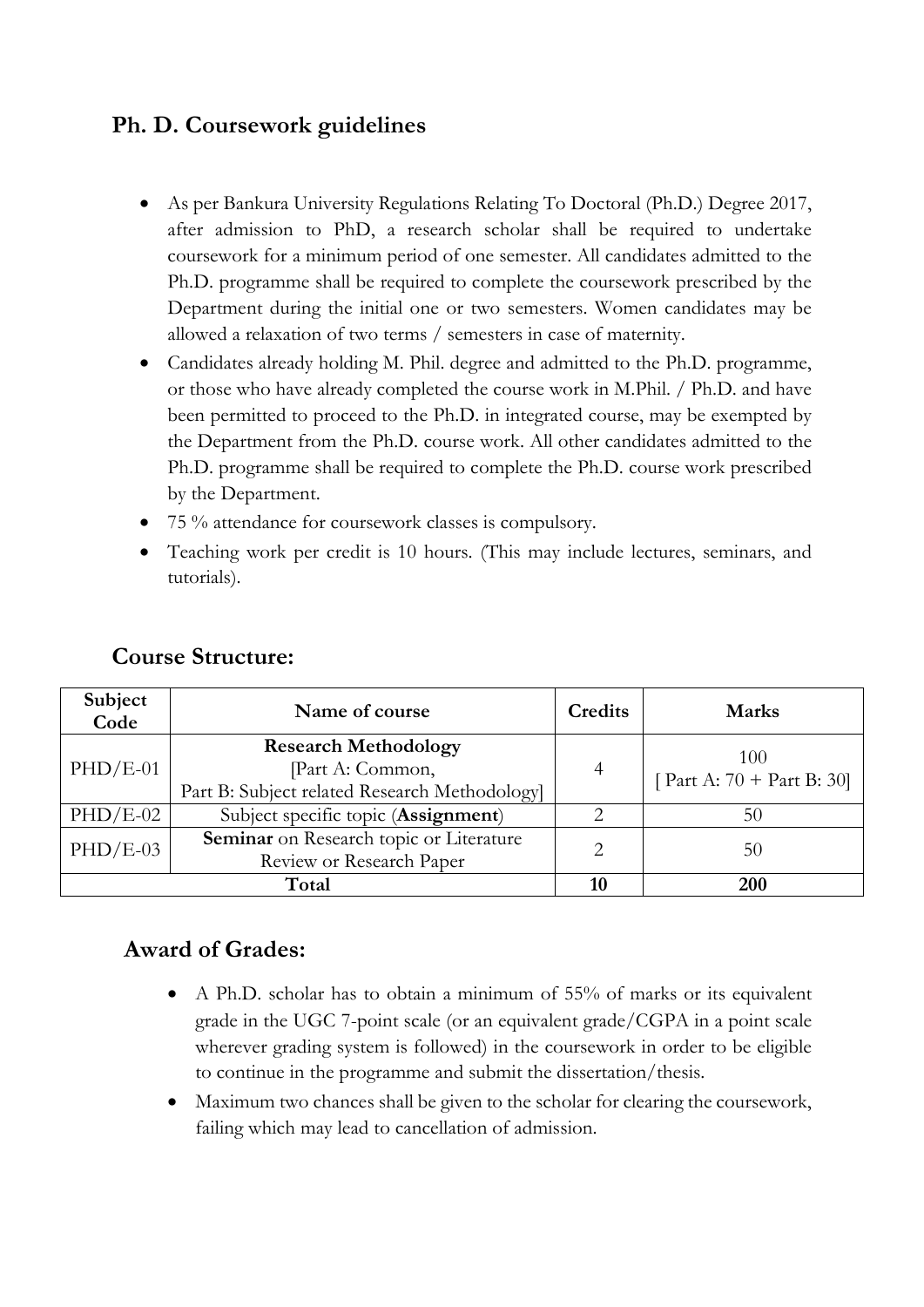# **Coursework Assessment**

| Subject<br>Code | Name of course                                                                   |        | <b>Marks</b>                                                                                                                                           |  |  |
|-----------------|----------------------------------------------------------------------------------|--------|--------------------------------------------------------------------------------------------------------------------------------------------------------|--|--|
|                 | <b>Written Examination: 100 Marks</b>                                            |        |                                                                                                                                                        |  |  |
| $PHD/E-01$      | Research<br>Methodology                                                          | Part A | 20 Objective type questions $x 2 = 40$<br>5 <i>Short answer type questions</i> (out of 7) $x$ 6 = 30                                                   |  |  |
|                 |                                                                                  | Part B | 2 Descriptive type questions (out of 4) $x 15 = 30$                                                                                                    |  |  |
|                 | <b>Submission of Hardcopy: 50 Marks</b>                                          |        |                                                                                                                                                        |  |  |
| $PHD/E-02$      | Subject specific topic<br>(Assignment)                                           |        | Topic for assignment should be related to<br>scholar's Ph.D. subject / research area<br>Assignment shall be of a minimum of 5000<br>$\bullet$<br>words |  |  |
|                 | Submission of Hardcopy with presentation: 50 Marks                               |        |                                                                                                                                                        |  |  |
| $PHD/E-03$      | <b>Seminar</b> on Research<br>topic or Literature<br>Review or Research<br>Paper |        | $3500 - 5000$ words<br>Presentation and viva voce                                                                                                      |  |  |
| Total           |                                                                                  |        | <b>200</b>                                                                                                                                             |  |  |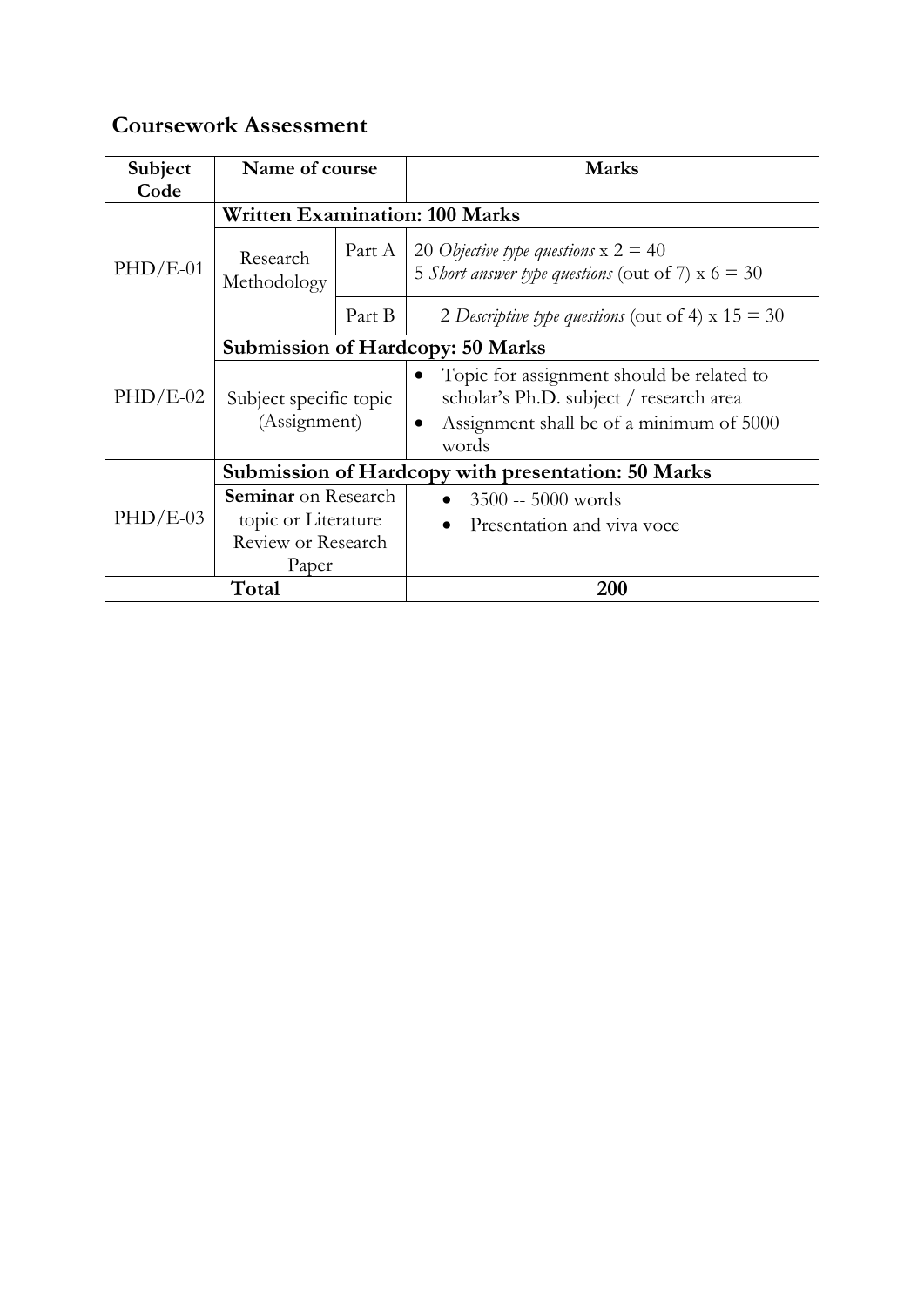# **Syllabus for Coursework**

#### **Subject: Research Methodology**

#### **Paper: PHD/E-01**

**Objectives**: To identify and apply appropriate research methodology in order to plan, conduct and evaluate basic research. The Course will furthermore enable scholars to distinguish between the scientific method and common sense knowledge while laying the foundation for research skills at higher levels.

#### **Part A (Common for all faculties)**

1. **Basics of Research**:

Definition of research - Objectives of research - Scientific research - Social science research - Ethics in research, Plagiarism, How to write a research proposal

2. **Types and Methods of Research**:

Classification of Research- Pure and Applied Research - Exploring or Formulative Research - Descriptive Research - Diagnostic Research/Study - Evaluation Research/Studies - Action Research - Experimental Research - Analytical Study of Statistical Method - Historical Research - Surveys - Case Study - Field Studies

3. **Literature Review**: Need for Reviewing Literature - What to Review and for What Purpose - Literature Search - Procedure - Sources of Literature

#### 4. **The Planning Process of Research**:

Selection of a Problem for Research - Formulation of the Selected Problems - Hypothesis Formation - Measurement - Research Design/Plan, Research process

5. **Computer Application in Research**:

Introduction to MS Excel, Using Formulas and Functions, Hand on to SPSS, Features for Statistical Data Analysis, Generating Charts/Graphs, Introduction to MS Word, Features and Functions, Writing Report in MS Word, Introduction to Open Office or Latex, Creating Presentations in MS Power Point, Introduction to Internet Based Search, Use of Advanced Research Techniques

#### 6. **Report Writing**:

Types of Reports - Planning of Report Writing - Research Report Format - Principles of Writing - Documentation - Data and Data Analysis in Thesis - Writing of Report - Typing of Report - Briefing - Preparation of Manuscript for Publication of Research Paper - Pictures and Graphs, Citation styles, Writing a Review of Paper, Bibliography, Writing Synopsis & Thesis.

- **7. Literary Concepts and Theory**
- **8. Seminar about literature review or research paper by research scholar**